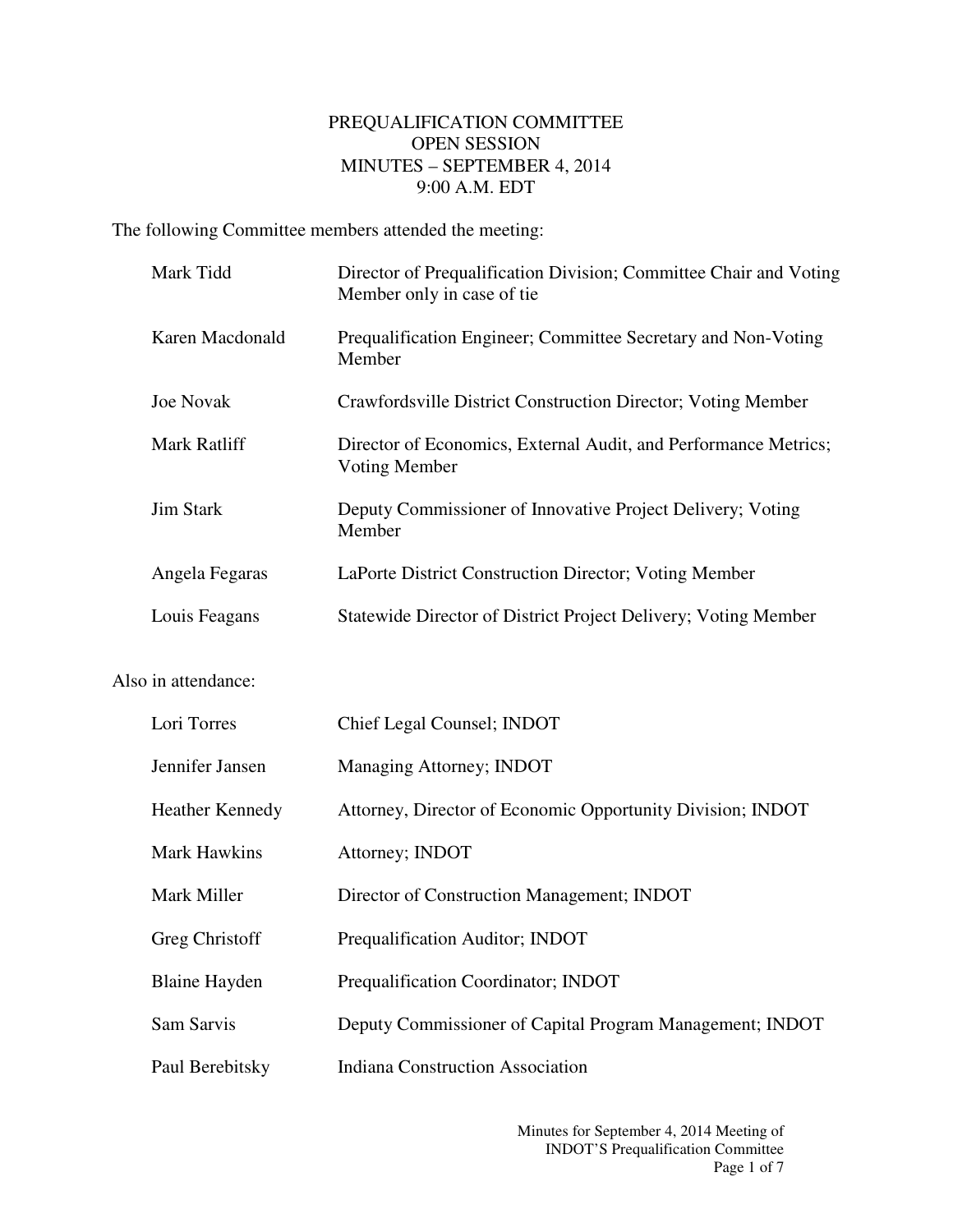| Eryn Fletcher         | Federal Highway Administration                                                                      |
|-----------------------|-----------------------------------------------------------------------------------------------------|
| <b>Harold Force</b>   | Force Construction Company, Inc.                                                                    |
| <b>Tom Pastore</b>    | Attorney for Force Construction Company, Inc; Attorney for Jack<br><b>Isom Construction Company</b> |
| Billy Ray (Bill) Isom | <b>Jack Isom Construction Company</b>                                                               |
| Ethan Tan             | <b>Jack Isom Construction Company</b>                                                               |
| Edward Opperman       | Edward Opperman, CPA for Jack Isom Construction Company                                             |

\*\*\*\*

The Committee reviewed the following agenda items:

- 1. Adoption of January 9, 2014 Executive Session Meeting Minutes
- 2. Adoption of January 9, 2014 Open Session Meeting Minutes
- 3. Linkel Company Status update on INDOT's approval of Linkel's Work Improvement Plan
- 4. Force Construction Company, Inc. Reconsideration of INDOT's limitation of Force's Aggregate Bidding Capacity
- 5. Jack Isom Construction Company Reconsideration of the Prequalification Division's denial of Isom's Prequalification Application

## PREQUALIFICATION COMMITTEE MEETING OPEN SESSION SEPTEMBER 4, 2014

Mr. Tidd, Committee Chair, called the meeting to order at 9:05 a.m. EDT. All Committee members were present, with the exception of Mr. Bob Cales and Mr. David Holtz.

1. Adoption of January 9, 2014 Executive Session Meeting Minutes

Mr. Tidd called for consideration of the Executive Session meeting minutes from the January 9, 2014 meeting.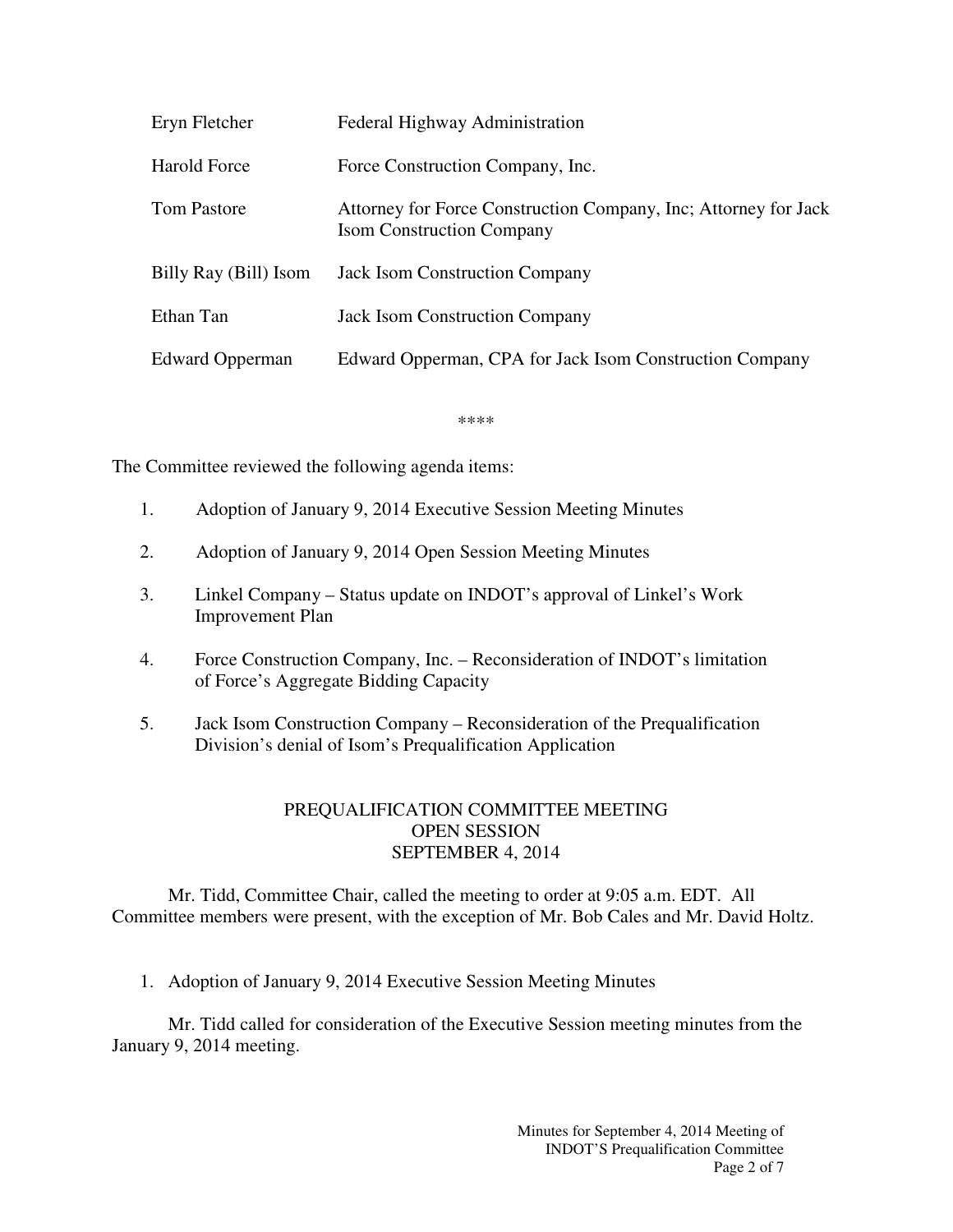Mr. Stark moved to adopt the meeting minutes from the January 9, 2014 meeting. Mr. Novak seconded the motion. All members voted in favor.

2. Adoption of January 9, 2014 Open Session Meeting Minutes

Mr. Tidd called for consideration of the Open Session meeting minutes from the January 9, 2014 meeting.

Mr. Feagans moved to adopt the meeting minutes from the January 9, 2014 meeting. Mr. Novak seconded the motion. All members voted in favor.

Mr. Tidd stated the minutes would be posted on the website within a few days.

3. Linkel Company – Status update on INDOT's approval of Linkel's Work Improvement Plan

Mr. Tidd provided a status update regarding this item. Construction Management and Office of Environmental Services have approved the Work Improvement Plan (WIP) and Linkel Company can bid on all work types in its Certificate of Qualification.

4. Force Construction Company, Inc. (Force) – Reconsideration of INDOT's limitation of Force's Aggregate Bidding Capacity

Mr. Tidd explained the Committee meeting procedures; representatives from INDOT present the issue first, the contractor is allowed to respond, then the Committee members may ask questions. He is allowing 30 minutes for each side.

Ms. Jansen, Managing Attorney for INDOT's Legal Section, stated that INDOT and Force have provided a joint submission to remove the limit to Force's bidding capacity and she has no objection to remove the \$60 million aggregate limit and reinstate Force's full bidding capacity. She noted that there was little opportunity to observed Force's QA/QC plan in action.

Mr. Stark suggested that the Committee review Force's CR2s as projects continue.

Mr. Miller stated he had spoken to the Project Engineer and Area Engineer from the Seymour District who had appeared before the Committee in 2013. They informed him that Force's performance is much improved.

Mr. Pastore stated that Force has no objection to continued monitoring.

Mr. Feagans moved to recommend to the Commissioner to accept the joint agreement to remove the \$60 million capacity limitation, but also have status updates provided at each Committee meeting over the next year.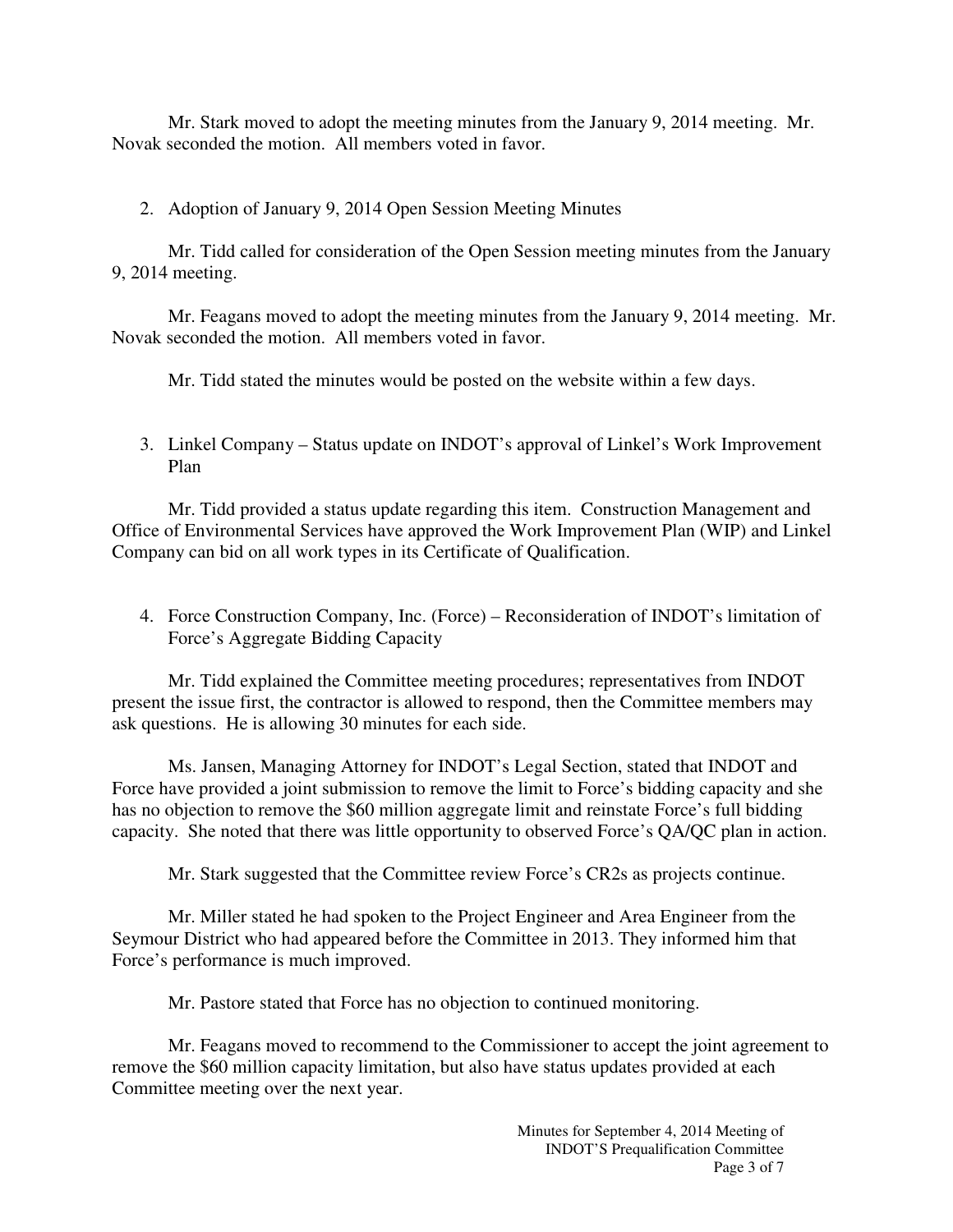Mr. Pastore asked who would provide the CR-2s.

Mr. Tidd stated that the Prequalification Division will gather the CR-2s done by INDOT. He stated that Force can submit evaluations from the LPAs to the Prequalification Division.

Mr. Ratliff seconded Mr. Feagans' motion.

All Committee members voted in favor.

5. Jack Isom Construction Company (Isom) – Reconsideration of the Prequalification Division's denial of Isom's Prequalification Application

Mr. Tidd stated that Isom's last prequalification certificate expired on April 30, 2014. Isom submitted a renewal application in early May. The Prequalification Division denied the application by letter dated July 15, 2014. Isom is requesting a reconsideration of the denial.

Mr. Tidd asked Mr. Pastore if he consented to Mr. Tidd as the chair regarding this matter, even though the Prequalification Division issued the denial letter.

Mr. Pastore gave his consent on the behalf of Isom.

Mr. Tidd asked Mr. Pastore if Isom agrees to discuss in this open session its confidential financial information provided to INDOT.

Mr. Pastore gave his agreement on behalf of Isom.

Ms. Kennedy, appointed to represent the Prequalification Division in this matter, introduced the issue. She asked the Committee to uphold the Prequalification Division's denial of Isom's prequalification application.

Ms. Macdonald stated that Isom has been before the Committee each of the last four years (2010-2013) and now in 2014. She provided a summary of the issues at those meetings:

- $\circ$  4-1-10 meeting Isom's prequalification application was pending
	- They had an issue with On-the-Job Training (OJT) program compliance.
	- The Committee recommended to deny prequalification until Isom submitted the 2010 OJT agreement.
	- Isom's prequalification application was approved on 5-11-10.
- $\circ$  5-24-11 and 6-29-11 meetings Isom's prequalification application was pending
	- Wage and fringe issues- requests for information showing wages and fringes were paid were ignored by Isom.
	- Sign and Barricade reports were not submitted on a weekly basis.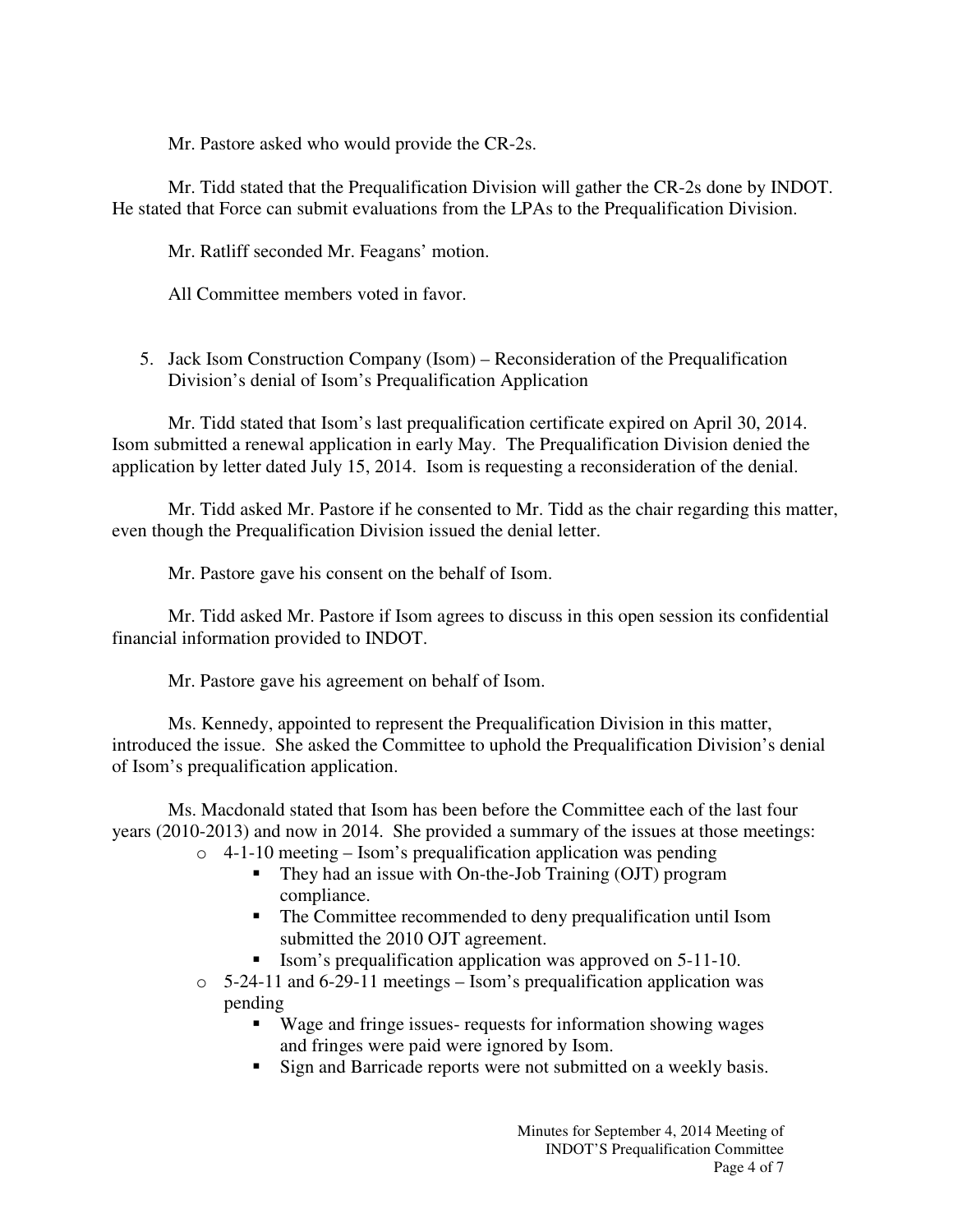- There were overpayments on two contracts. Dunning notices were sent and ignored. Isom was making payments after it was referred to the Attorney General's (AG) office.
- The Committee recommended to reconvene in one month and get an update on fringe issues and asked Isom to demonstrate they understand INDOT's business rules and practices.
- At the second meeting, it was reported that Isom was current on payments to the AG and confirmed that Isom made payments to their plan for fringes, but Isom still had not provided a breakdown of fringes paid per individual.
- The Committee recommended to approve Isom's prequalification with no reduction.
- $\circ$  8-2-12 meeting Isom appealed the decision by the Prequalification Division to deny prequalification to Isom
	- Subcontractor liens had been filed against Isom, (two at time of denial, and two more came in afterwards.)
	- Wage and fringes were behind again.
	- **Liquidated damages on a claim were withheld on one contract.** There was no movement on the dispute for several months.
	- The Committee recommended to approve Isom's application with a 20% capacity reduction.
- $\circ$  9-5-13 meeting Isom appealed the decision by the Prequalification Division to deny prequalification to Isom
	- There was an overpayment on a contract due to INDOT. It was resolved after Isom disputed it, but only after Isom's prequalification was denied. Multiple dunning notices had been sent and the issue was sent to the Prequalification Division in March. Construction Mgmt relooked at the issue and found a mistake. Once it was cleared up, extra days were added and it wiped out the overpayment.
	- Again, multiple subcontractor claims had been filed against Isom, totaling approximately \$360,000. Isom claimed they have paid several of those claims and blamed problems on a few issues with contracts that put them behind. Isom claimed they would get the payments caught up and may have to borrow money from their surety company.
	- The Committee recommended to approve Isom's application with a 30% capacity reduction, and not to be reduced below 30% unless Isom comes back to the Committee and demonstrates they are performing better.

Mr. Miller stated the subcontractor liens in INDOT's database show 201 overall claims and 51 of those claims were with Isom. 25% of the claims were filed against Isom. Mr. Miller stated that multiple subcontractors have called asking what to do about subcontracts not being paid by Isom.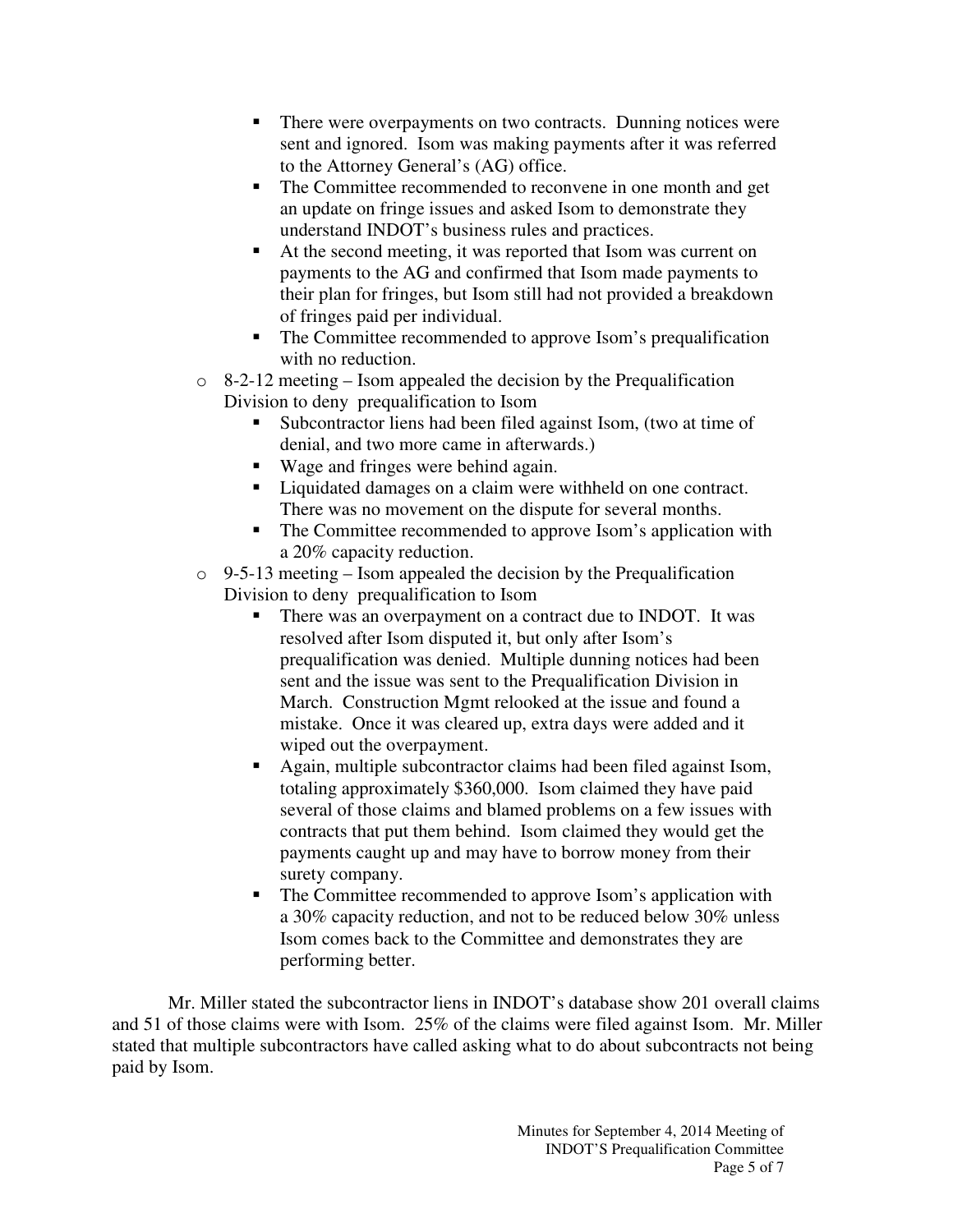Ms. Kennedy stated that Isom has had a repeated pattern of poor behavior over the past five years and that Isom has had a pattern of cleaning up their problems when they come before the Committee. Due to this pattern of behavior, she asked that the Committee deny prequalification to Isom.

Mr. Pastore, Attorney for Isom, stated Isom is digging out of their financial difficulties and he asked that INDOT reconsider the denial. He stated that the issue is cash flow. He stated that Billy Isom has infused \$65,000 into the company to cover costs. Isom's surety, Zurich, was asked to cover the subs. Mr. Isom is seeking to get a \$1.2 million loan against some property he personally owns. Isom owes Zurich around \$500,000.

Mr. Pastore stated that Isom wants to bid in January. Isom would like to resubmit a prequalification application with a new October 31, 2014 statement date and new full audit. Isom is willing to submit reports showing they are making payments to subcontractors.

Mr. Tidd confirmed with Mr. Pastore that Mr. Pastore recommends a suspension of Isom to December 31, 2014 and to allow the new application with audit based on a October 31, 2014 statement date. The recommendation from the Prequalification Division was a suspension for six months. The Prequalification Division denied Isom's prequalification on July 15, 2014. Mr. Tidd confirmed with Ms. Kennedy that the recommendation from the Prequalification Division was based on a six month suspension from July and requiring a December 31, 2014 audit.

Mr. Pastore stated that the Committee has asked other contractors to submit QA/QC plans to help correct problems. He suggested that Isom probably needs a QA/QC plan for project management.

Mr. Feagans asked what Billy Jack Isom's position is in Jack Isom Construction Company.

Mr. Isom replied that he has been the General Manager since 1982, but he has no ownership of the company.

Mr. Novak asked whether Isom can work as a subcontractor if the Committee upholds the suspension.

Ms. Kennedy replied yes; however, non-prequalified subcontractors are limited to \$300,000 of unearned work, and at this time, Isom is over that \$300,000 limit.

Mr. Stark moved to recommend a suspension until Isom submits a new application with a new audited financial statement.

Mr. Feagans moved to amend Mr. Stark's motion and to uphold the denial until Isom submits a new application and then comes before the Committee and shows they are financially able and capable to handle INDOT work.